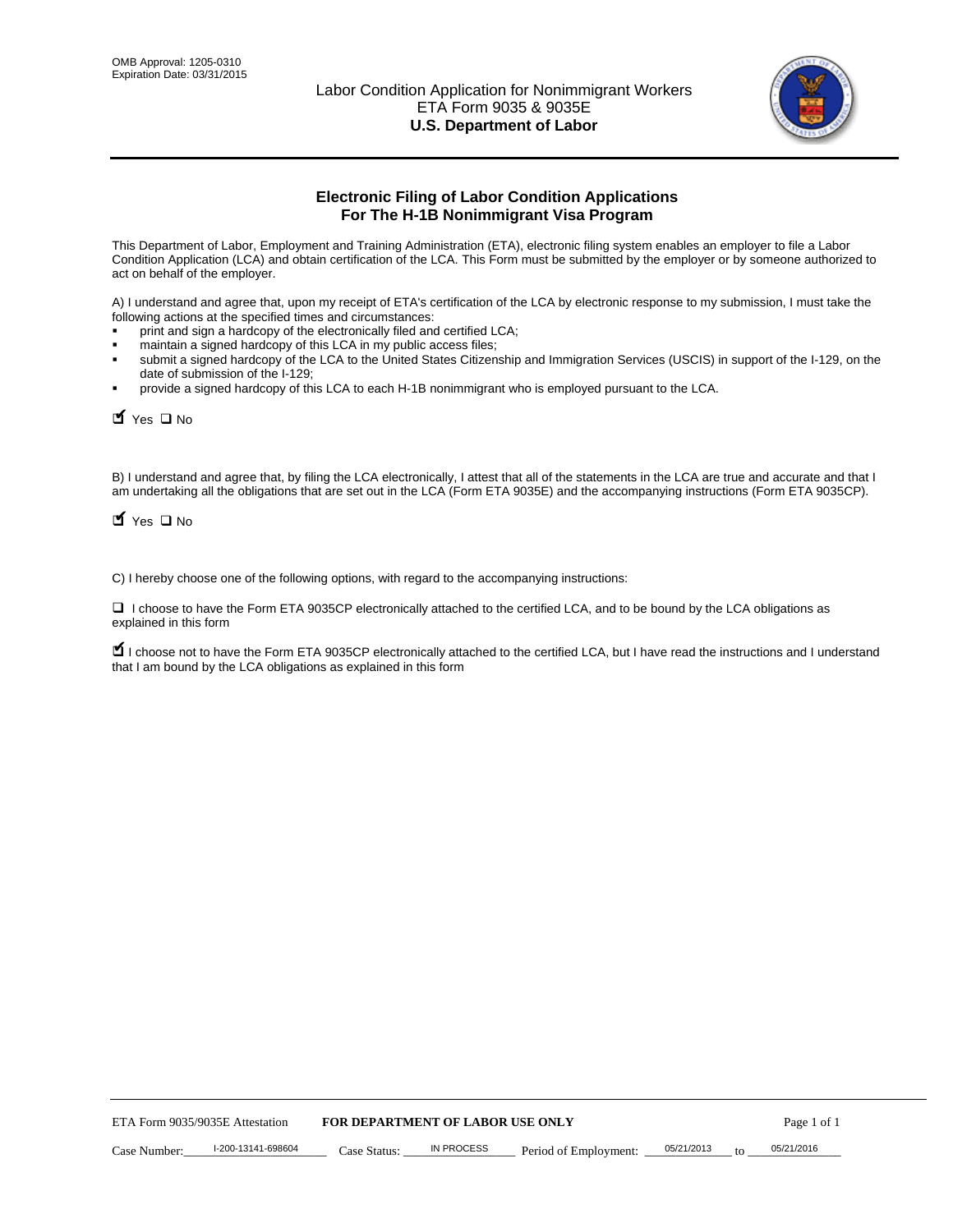## Labor Condition Application for Nonimmigrant Workers ETA Form 9035 & 9035E **U.S. Department of Labor**



*Please read and review the filing instructions carefully before completing the ETA Form 9035 or 9035E. A copy of the instructions can be found at http://www.foreignlaborcert.doleta.gov/. In accordance with Federal Regulations at 20 CFR 655.730(b), incomplete or obviously inaccurate Labor Condition Applications (LCAs) will not be certified by the Department of Labor. If the employer has received permission from the Administrator of the Office of Foreign Labor Certification to submit this form non-electronically, ALL required fields/items containing an asterisk ( \* ) must be completed as well as any fields/items where a response is conditional as indicated by the section ( § ) symbol.* 

## **A. Employment-Based Nonimmigrant Visa Information**

1. Indicate the type of visa classification supported by this application *(Write classification symbol)*: \*

H-1B

### **B. Temporary Need Information**

| 1. Job Title *<br>PROGRAMMER/ANALYST                                                                                                                                    |                                                                                              |          |                                      |  |  |
|-------------------------------------------------------------------------------------------------------------------------------------------------------------------------|----------------------------------------------------------------------------------------------|----------|--------------------------------------|--|--|
| 2. SOC (ONET/OES) code *                                                                                                                                                | 3. SOC (ONET/OES) occupation title *                                                         |          |                                      |  |  |
| 15-1131                                                                                                                                                                 | <b>COMPUTER PROGRAMMERS</b>                                                                  |          |                                      |  |  |
| 4. Is this a full-time position? *                                                                                                                                      |                                                                                              |          | <b>Period of Intended Employment</b> |  |  |
| $\blacksquare$ Yes<br>$\Box$ No                                                                                                                                         | 5. Begin Date *<br>6. End Date *<br>05/21/2016<br>05/21/2013<br>(mm/dd/yyyy)<br>(mm/dd/yyyy) |          |                                      |  |  |
| 7. Worker positions needed/basis for the visa classification supported by this application                                                                              |                                                                                              |          |                                      |  |  |
|                                                                                                                                                                         | Total Worker Positions Being Requested for Certification *                                   |          |                                      |  |  |
| Basis for the visa classification supported by this application<br>(indicate the total workers in each applicable category based on the total workers identified above) |                                                                                              |          |                                      |  |  |
| a. New employment *<br>0                                                                                                                                                |                                                                                              |          | d. New concurrent employment *       |  |  |
| b. Continuation of previously approved employment *<br>without change with the same employer                                                                            |                                                                                              | $\Omega$ | e. Change in employer *              |  |  |
| $\Omega$<br>c. Change in previously approved employment *                                                                                                               |                                                                                              |          | f. Amended petition *                |  |  |

#### **C. Employer Information**

| 1. Legal business name *<br>MARLABS, INC                     |                                              |                           |
|--------------------------------------------------------------|----------------------------------------------|---------------------------|
| 2. Trade name/Doing Business As (DBA), if applicable<br>N/A  |                                              |                           |
| 3. Address 1 *<br>1 CORPORATE PLACE SOUTH                    |                                              |                           |
| 4. Address 2<br>N/A                                          |                                              |                           |
| 5. City *<br><b>PISCATAWAY</b>                               | 6. State *<br>NJ                             | 7. Postal code *<br>08854 |
| 8. Country *                                                 | 9. Province                                  |                           |
| UNITED STATES OF AMERICA                                     | N/A                                          |                           |
| 10. Telephone number *<br>7326941000                         | 11. Extension<br>N/A                         |                           |
| 12. Federal Employer Identification Number (FEIN from IRS) * | 13. NAICS code (must be at least 4-digits) * |                           |
| 541816287                                                    | 541511                                       |                           |

#### ETA Form 9035/9035E **FOR DEPARTMENT OF LABOR USE ONLY**

Case Number:  $\frac{1-200-13141-698604}{200-13141-698604}$  Case Status:  $\frac{1}{20}$  N PROCESS Period of Employment:  $\frac{0.05/21/2013}{200}$  to  $\frac{0.05/21/2016}{200}$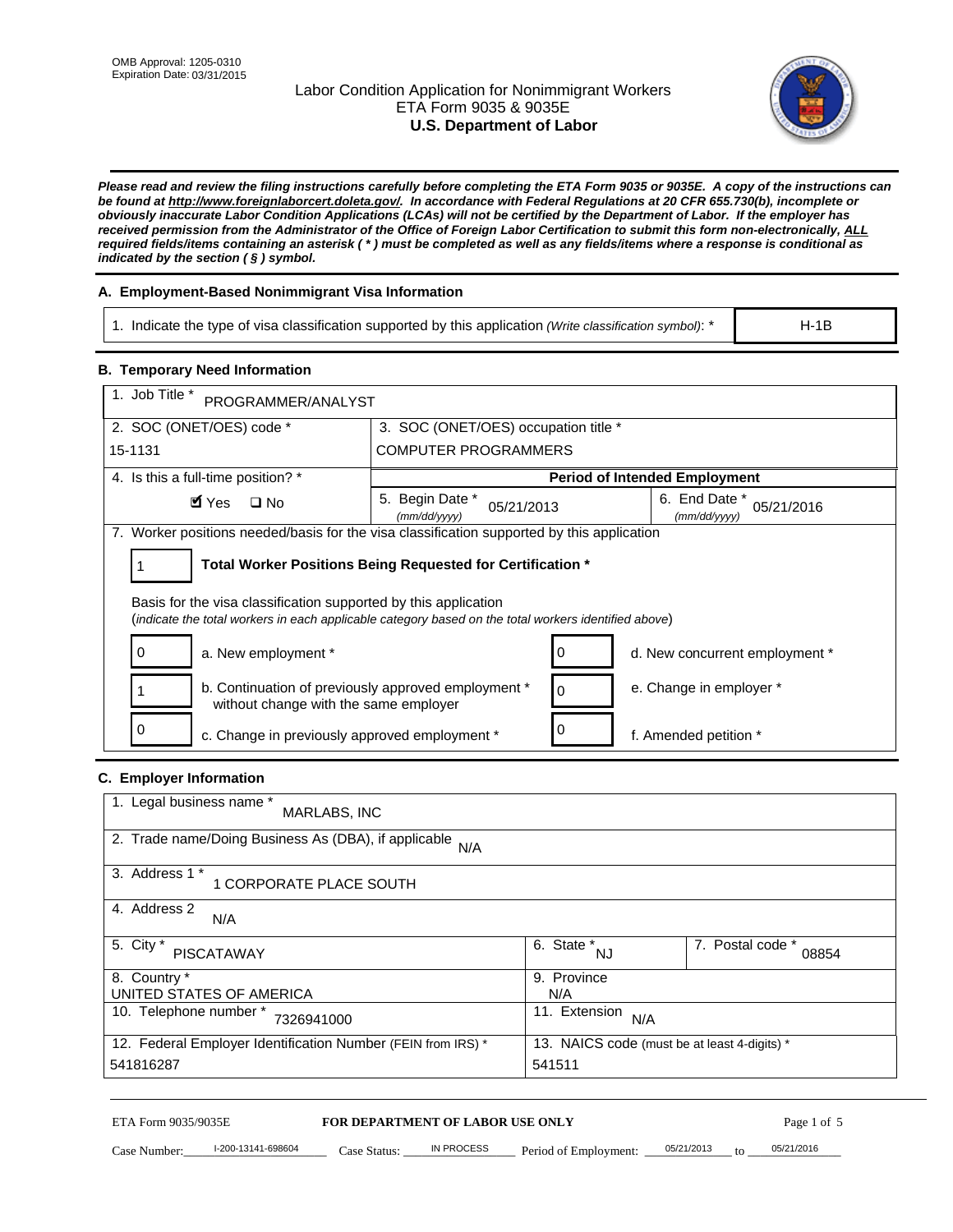

## **D. Employer Point of Contact Information**

**Important Note**: The information contained in this Section must be that of an employee of the employer who is authorized to act on behalf of the employer in labor certification matters. The information in this Section must be different from the agent or attorney information listed in Section E, unless the attorney is an employee of the employer.

| 1. Contact's last (family) name *                  | 2. First (given) name * |                         | 3. Middle name(s) *       |
|----------------------------------------------------|-------------------------|-------------------------|---------------------------|
| <b>VIDYADHARAN</b>                                 | SANJAY                  |                         | N/A                       |
| 4. Contact's job title *<br><b>GENERAL COUNSEL</b> |                         |                         |                           |
| 5. Address 1 *<br>1 CORPORATE PLACE SOUTH          |                         |                         |                           |
| 6. Address 2<br>N/A                                |                         |                         |                           |
| 7. City $*$<br><b>PISCATAWAY</b>                   |                         | 8. State *<br><b>NJ</b> | 9. Postal code *<br>08854 |
| 10. Country *<br>UNITED STATES OF AMERICA          |                         | 11. Province<br>N/A     |                           |
| 12. Telephone number *<br>Extension<br>13.         |                         | 14. E-Mail address      |                           |
| 7326941000<br>1600                                 |                         | SANJAY@MARLABS.COM      |                           |

### **E. Attorney or Agent Information (If applicable)**

| 1. Is the employer represented by an attorney or agent in the filing of this application? *<br>If "Yes", complete the remainder of Section E below. |     |                         |                                                                                       |     |     | <b>E</b> No<br>$\Box$ Yes |
|-----------------------------------------------------------------------------------------------------------------------------------------------------|-----|-------------------------|---------------------------------------------------------------------------------------|-----|-----|---------------------------|
| 2. Attorney or Agent's last (family) name §                                                                                                         |     | 3. First (given) name § |                                                                                       |     |     | 4. Middle name(s) $\zeta$ |
| N/A                                                                                                                                                 |     | N/A                     |                                                                                       |     | N/A |                           |
| 5. Address 1 $\frac{1}{5}$ N/A                                                                                                                      |     |                         |                                                                                       |     |     |                           |
| 6. Address 2<br>N/A                                                                                                                                 |     |                         |                                                                                       |     |     |                           |
| 7. City $\sqrt{s}$<br>N/A                                                                                                                           |     |                         | 8. State §<br>9. Postal code $\zeta$<br>N/A<br>N/A                                    |     |     |                           |
| 10. Country §<br>N/A                                                                                                                                |     |                         | 11. Province<br>N/A                                                                   |     |     |                           |
| 12. Telephone number §                                                                                                                              |     | 13. Extension           | 14. E-Mail address                                                                    |     |     |                           |
| N/A                                                                                                                                                 | N/A |                         | N/A                                                                                   |     |     |                           |
| 15. Law firm/Business name §                                                                                                                        |     |                         | 16.<br>Law firm/Business FEIN $\frac{1}{2}$                                           |     |     |                           |
| N/A                                                                                                                                                 |     |                         |                                                                                       | N/A |     |                           |
| 17. State Bar number (only if attorney) §                                                                                                           |     |                         | 18. State of highest court where attorney is in good<br>standing (only if attorney) § |     |     |                           |
| N/A                                                                                                                                                 |     |                         | N/A                                                                                   |     |     |                           |
| 19. Name of the highest court where attorney is in good standing (only if attorney) $\zeta$                                                         |     |                         |                                                                                       |     |     |                           |
| N/A                                                                                                                                                 |     |                         |                                                                                       |     |     |                           |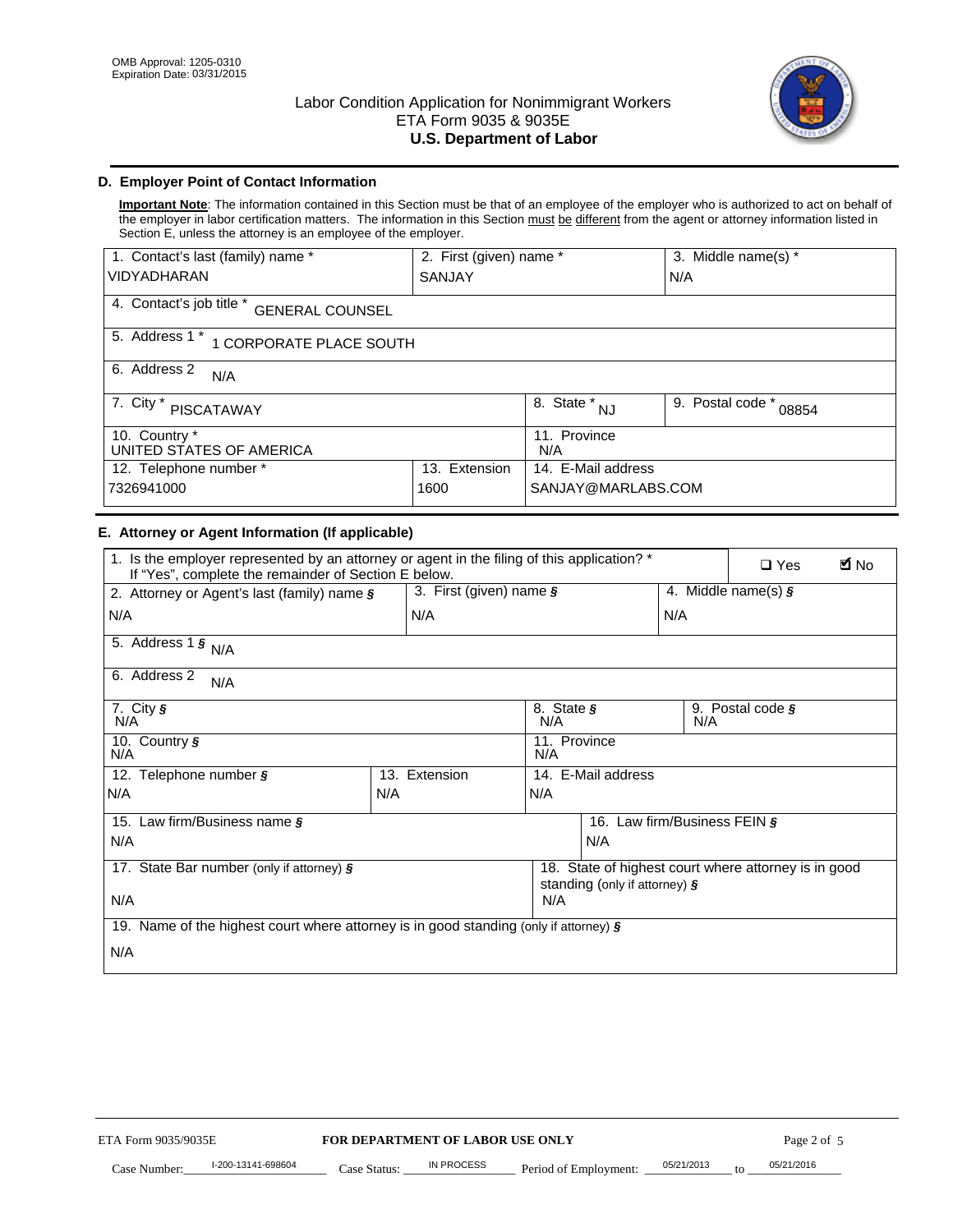**F. Rate of Pay** 

## Labor Condition Application for Nonimmigrant Workers ETA Form 9035 & 9035E **U.S. Department of Labor**



| <b>F.</b> Rate of Pay   |                 |                             |                                   |  |
|-------------------------|-----------------|-----------------------------|-----------------------------------|--|
| 1. Wage Rate (Required) |                 | 2. Per: (Choose only one) * |                                   |  |
| From: \$                | 68100.00<br>$*$ |                             |                                   |  |
|                         |                 | $\Box$ Hour                 | □ Week □ Bi-Weekly □ Month ■ Year |  |
| To: S                   | N/A             |                             |                                   |  |
|                         |                 |                             |                                   |  |

## **G. Employment and Prevailing Wage Information**

**Important Note**: It is important for the employer to define the place of intended employment with as much geographic specificity as possible The place of employment address listed below must be a physical location and cannot be a P.O. Box. The employer may use this section to identify up to three (3) physical locations and corresponding prevailing wages covering each location where work will be performed and the electronic system will accept up to 3 physical locations and prevailing wage information. If the employer has received approval from the Department of Labor to submit this form non-electronically and the work is expected to be performed in more than one location, an attachment must be submitted in order to complete this section.

#### *a. Place of Employment 1*

| 1. Address 1 *<br><b>175 FIFTH AVENUE</b>              |                                                                                                          |
|--------------------------------------------------------|----------------------------------------------------------------------------------------------------------|
| 2. Address 2<br>N/A                                    |                                                                                                          |
| 3. City $*$<br><b>NEW YORK</b>                         | 4. County *<br>NEW YORK COUNTY                                                                           |
| 5. State/District/Territory *<br><b>NEW YORK</b>       | 6. Postal code *<br>10010                                                                                |
|                                                        | <b>Prevailing Wage Information</b> (corresponding to the place of employment location listed above)      |
| 7. Agency which issued prevailing wage §<br>N/A        | 7a. Prevailing wage tracking number (if applicable) §<br>N/A                                             |
| Wage level *<br>8.<br>Ø∥<br>$\Box$                     | $\square$ $\square$<br>$\Box$ IV<br>$\Box$ N/A                                                           |
| 9. Prevailing wage *<br>68099.00                       | 10. Per: (Choose only one) *<br>■ Year<br>$\Box$ Bi-Weekly<br>$\Box$ Month<br>$\Box$ Hour<br>$\Box$ Week |
| 11. Prevailing wage source (Choose only one) *         |                                                                                                          |
| <b>M</b> OES                                           | <b>CBA</b><br><b>DBA</b><br><b>SCA</b><br>Other<br>$\Box$<br>$\Box$<br>$\Box$<br>$\Box$                  |
| 11a. Year source published *<br>specify source $\zeta$ | 11b. If "OES", and SWA/NPC did not issue prevailing wage OR "Other" in question 11,                      |
| 2012                                                   | OFLC ONLINE DATA CENTER                                                                                  |

#### **H. Employer Labor Condition Statements**

! *Important Note:* In order for your application to be processed, you MUST read Section H of the Labor Condition Application – General Instructions Form ETA 9035CP under the heading "Employer Labor Condition Statements" and agree to all four (4) labor condition statements summarized below:

- (1) **Wages:** Pay nonimmigrants at least the local prevailing wage or the employer's actual wage, whichever is higher, and pay for nonproductive time. Offer nonimmigrants benefits on the same basis as offered to U.S. workers.
- (2) **Working Conditions:** Provide working conditions for nonimmigrants which will not adversely affect the working conditions of workers similarly employed.
- (3) **Strike, Lockout, or Work Stoppage:** There is no strike, lockout, or work stoppage in the named occupation at the place of employment.
- (4) **Notice:** Notice to union or to workers has been or will be provided in the named occupation at the place of employment. A copy of this form will be provided to each nonimmigrant worker employed pursuant to the application.

| 1. I have read and agree to Labor Condition Statements 1, 2, 3, and 4 above and as fully explained in Section H | Myes ⊡No |  |
|-----------------------------------------------------------------------------------------------------------------|----------|--|
| of the Labor Condition Application – General Instructions – Form ETA 9035CP. *                                  |          |  |

| ETA Form 9035/9035E |                    | <b>FOR DEPARTMENT OF LABOR USE ONLY</b> |            |                                    |  | Page 3 of 5 |            |  |
|---------------------|--------------------|-----------------------------------------|------------|------------------------------------|--|-------------|------------|--|
| Case Number:        | l-200-13141-698604 | Case Status:                            | IN PROCESS | Period of Employment: $05/21/2013$ |  | $10^{-1}$   | 05/21/2016 |  |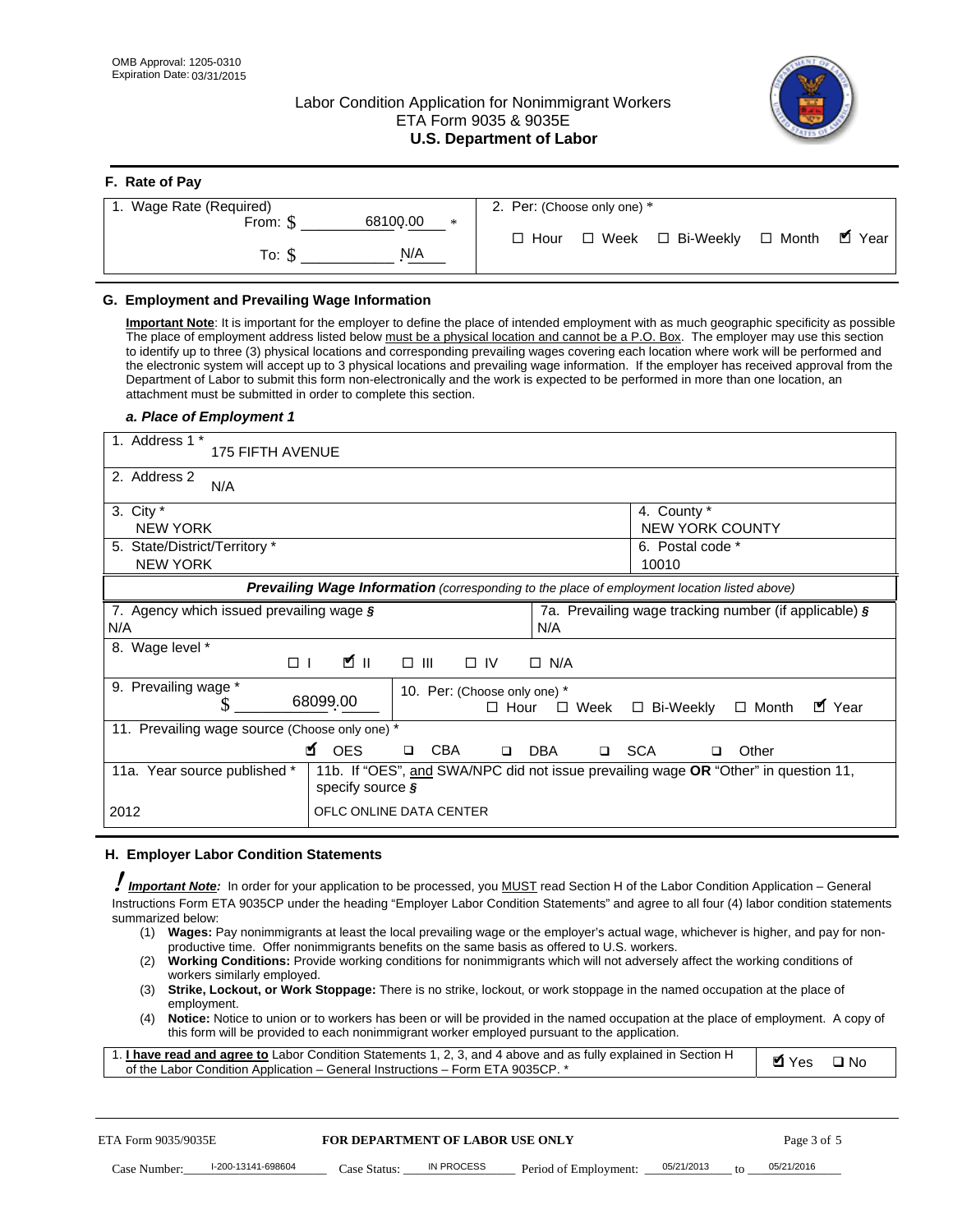

#### **I. Additional Employer Labor Condition Statements – H-1B Employers ONLY**

!**Important Note***:* In order for your H-1B application to be processed, you MUST read Section I – Subsection 1 of the Labor Condition Application – General Instructions Form ETA 9035CP under the heading "Additional Employer Labor Condition Statements" and answer the questions below.

#### *a. Subsection 1*

| 1. Is the employer H-1B dependent? $\S$                                                                                                                                                                                                 | Myes                                          | $\Box$ No              |  |
|-----------------------------------------------------------------------------------------------------------------------------------------------------------------------------------------------------------------------------------------|-----------------------------------------------|------------------------|--|
| 2. Is the employer a willful violator? $\frac{1}{2}$                                                                                                                                                                                    | $\Box$ Yes                                    | <b>M</b> <sub>No</sub> |  |
| 3. If "Yes" is marked in questions 1.1 and/or 1.2, you must answer "Yes" or "No" regarding whether the<br>employer will use this application ONLY to support H-1B petitions or extensions of status for exempt H-1B<br>nonimmigrants? § | $\blacksquare$ Yes $\square$ No $\square$ N/A |                        |  |

**If you marked "Yes" to questions I.1 and/or I.2 and "No" to question I.3, you MUST read Section I – Subsection 2 of the Labor Condition Application – General Instructions Form ETA 9035CP under the heading "Additional Employer Labor Condition Statements" and indicate your agreement to all three (3) additional statements summarized below.** 

#### *b. Subsection 2*

- A. **Displacement:** Non-displacement of the U.S. workers in the employer's workforce
- B. **Secondary Displacement:** Non-displacement of U.S. workers in another employer's workforce; and
- C. **Recruitment and Hiring:** Recruitment of U.S. workers and hiring of U.S. workers applicant(s) who are equally or better qualified than the H-1B nonimmigrant(s).

| 4. I have read and agree to Additional Employer Labor Condition Statements A, B, and C above and as fully                  |      |
|----------------------------------------------------------------------------------------------------------------------------|------|
| explained in Section I – Subsections 1 and 2 of the Labor Condition Application – General Instructions Form ETA $\Box$ Yes | ∩ N∩ |
| 9035CP. $\delta$                                                                                                           |      |

## **J. Public Disclosure Information**

!**Important Note***:* You must select from the options listed in this Section.

| Public disclosure information will be kept at: * | Employer's principal place of business<br>$\Box$ Place of employment |
|--------------------------------------------------|----------------------------------------------------------------------|
|--------------------------------------------------|----------------------------------------------------------------------|

#### **K. Declaration of Employer**

*By signing this form, I, on behalf of the employer, attest that the information and labor condition statements provided are true and accurate;*  that I have read sections H and I of the Labor Condition Application – General Instructions Form ETA 9035CP, and that I agree to comply with *the Labor Condition Statements as set forth in the Labor Condition Application – General Instructions Form ETA 9035CP and with the Department of Labor regulations (20 CFR part 655, Subparts H and I). I agree to make this application, supporting documentation, and other records available to officials of the Department of Labor upon request during any investigation under the Immigration and Nationality Act. Making fraudulent representations on this Form can lead to civil or criminal action under 18 U.S.C. 1001, 18 U.S.C. 1546, or other provisions of law.* 

| 1. Last (family) name of hiring or designated official * | 2. First (given) name of hiring or designated official *   3. Middle initial * |     |
|----------------------------------------------------------|--------------------------------------------------------------------------------|-----|
| <b>VIDYADHARAN</b>                                       | <b>SANJAY</b>                                                                  | N/A |
| 4. Hiring or designated official title *                 |                                                                                |     |
| <b>GENERAL COUNSEL</b>                                   |                                                                                |     |
| 5. Signature *                                           | 6. Date signed *                                                               |     |
|                                                          |                                                                                |     |